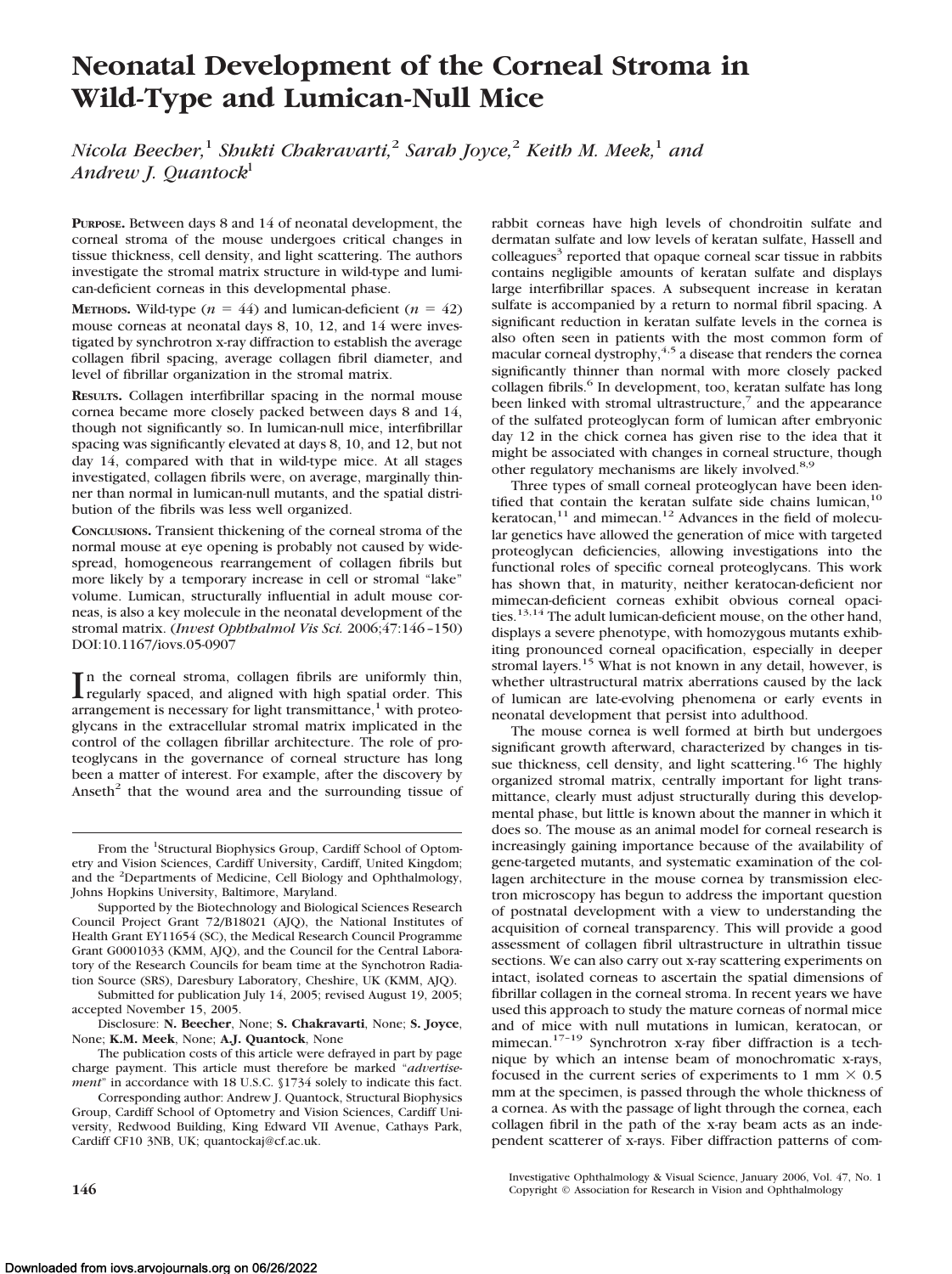bined x-ray scatter are recorded from individual corneas and analyzed to provide highly representative average values for the spatial dimensions of collagen fibrils in the corneal stroma.<sup>20</sup> Our studies on 2- to 6-month-old corneas disclosed structural matrix changes in lumican-null and keratocan-null mutants but not, to any great extent, mimecan-null mutants.<sup>17-19</sup>

Recently, it was discovered that during neonatal development the mouse corneal stroma sustains a transient alteration in its physical thickness between days 8 and 14.16 This does not happen in the corneas of lumican-null neonates. Here, we use synchrotron x-ray fiber diffraction to investigate matrix architecture during neonatal development in wild-type and lumican-deficient corneas throughout the day 8 to 14 developmental phase. Our study provides new insights into how the collagen fibril diameter, interfibrillar spacing, and structural order adjust in the normal mouse cornea as it grows, thickens, and condenses before and after eyelid opening. Furthermore, in seeking to elucidate whether the structural defects reported in the adult lumican-null mouse cornea are caused by poor regulation of the dynamic fibrillar architecture during neonatal maturation, we provide clear evidence for a developmental role for lumican in establishing and maintaining the corneal matrix architecture.

## **MATERIALS AND METHODS**

#### **Specimens**

Normal mouse (CD-1) corneas at neonatal development day  $8 (n = 10)$ , day 10 ( $n = 10$ ), day 12 ( $n = 12$ ), and day 14 ( $n = 12$ ), along with lumican-null corneas at day 8 ( $n = 12$ ), day 10 ( $n = 12$ ), day 12 ( $n =$ 12), and day 14  $(n = 12)$  were carefully dissected at the limbus. Because of the small size of each cornea, we thought it was more appropriate to use chemical fixation as a method of preservation rather than freezing as has been done previously, so each cornea was immediately immersed in 4% paraformaldehyde and shipped to Cardiff University in the United Kingdom. The mice were from a colony with a null homozygous mutation for lumican.15 On arrival, the corneas remained in the fixative solution at 4°C for a week until low-angle x-ray diffraction analysis was undertaken. All procedures were carried out in accordance with the ARVO Statement for the Use of Animals in Ophthalmic and Vision Research.

# **Data Collection**

The corneas, secured in sealed specimen holders between two sheets of mylar, were analyzed at the Synchotron Radiation Source (SRS; Daresbury Laboratory, Cheshire, UK). Each specimen was placed in the path of a focused ( $1 \times 0.5$  mm), monochromatic ( $\lambda = 0.154$  nm) x-ray beam on SRS Station 2.1, and the shutters were opened to expose the cornea for 2 minutes. Low-angle x-ray scattering patterns for all specimens were recorded on a multiwire, gas-proportional area detector situated directly behind the cornea at a distance of 8.25 m. An evacuated tube with polyester film windows separated the specimen from the detector to reduce air scatter. The window nearest the detector contained a lead beam stop that purposely blocked the direct x-ray beam that passed through the cornea undeviated.

### **Data Processing**

X-ray patterns  $(512 \times 512)$  pixels) were analyzed with software, graphics, and statistics packages (Unix-based software; Statistica; Statsoft, Tulsa, OK). They were initially normalized using ion chamber counts to account for beam intensity decay. A detector response from a 9-hour exposure to a radioactive source ( $Fe<sup>55</sup>$ ) was then subtracted from each x-ray pattern to correct for any nonlinearities in the detector. Next, a vertical scan, 26 pixels wide, of x-ray intensity (*I*) versus reciprocal space coordinate (*R*) was taken across the center of the pattern to obtain the intensity profile of the first-order equatorial x-ray reflection

corrected for the fact that the scan across the circular x-ray pattern was linear. Patterns were then analyzed to obtain values for the average collagen interfibrillar spacing and average collagen fibril diameter, as described elsewhere. $1^7$  Various methods of subtracting background x-ray scatter were tried, and after all of them the overall pattern of structural change that we report remained essentially the same.

In addition to providing a measure of collagen fibril separation, the interfibrillar reflection provides an indication of the degree of local order in the arrangement of the collagen fibrils in the cornea, based on the angular width of the interfibrillar reflection. In accordance with Stokes<sup>21</sup> and Regini et al.,<sup>22</sup> we represent this as the coherence distance with higher values reflective of more local order in the fibrillar array.

### **RESULTS**

X-ray intensity profiles from wild-type and lumican-null corneas in the neonatal day 8 to day 14 time frame contain intensity maxima representing the collagen interfibrillar x-ray reflection (Fig. 1). Before eye opening (days 8 and 10), these maxima are generally better defined in the intensity profiles from wild-type corneas than from lumican-null corneas. This indicates that the fibrillar matrix is relatively well ordered in the normal mouse cornea throughout the developmental period studied—that is, before and after eye opening. Analysis of all x-ray patterns from the 92 corneas examined was undertaken to ascertain average collagen fibril spacing, average collagen fibril diameter, and extent of local order in the fibrillar array.

# **Collagen Fibril Spacing**

The average center-to-center collagen interfibrillar Bragg spacing in the mouse corneal stroma did not change appreciably between postnatal days 8 and 10; it remained approximately 65 nm ( $P = 0.953$ ; Table 1). After eye opening, at days 12 and 14, collagen fibril spacing was marginally lower than it was before eye opening, measuring 61 to 63 nm (Table 1), though this difference was not statistically significant (days  $8-12$ ,  $P =$ 0.414; days  $8-14$ ,  $P = 0.063$ ). At days 8, 10, and 12, lumicandeficient corneas had significantly higher fibril spacings than their wild-type counterparts (Table 1). Later, however, at day 14, when the average collagen fibril spacing in the lumican-null corneas decreased, no difference in collagen fibril spacing was detected between wild-type and mutant corneas (Table 1).

#### **Collagen Fibril Diameter**

In the normal mouse cornea, average collagen fibril diameters during the stated developmental period were in the 31-nm to 32.5-nm range (Table 1). The average collagen fibril diameter in the same period in the lumican-null corneas was in the 29.1-nm to 30.8-nm range, lower than that in wild-types mice, with the difference significant or close to significance at all time points investigated (Table 1).

#### **Coherence Distance**

As an average value for all corneas examined at days 10, 12, and 14, the coherence distance of the collagen fibrillar array in the corneas of lumican-null mice was low with respect to the corresponding value in the corneas of wild-type counterparts (Table 1). This points to a stromal matrix in the mouse cornea at days 10 to 14 that was less well ordered when lumican was absent, with short-range order extending approximately 30 to 50 nm less. In the current analyses, we were unable to reliably obtain measurements of the coherence distance from day 8 lumican-null corneas because many of the interfibrillar reflections were too diffuse. This was indicative of lower levels of structural short-range order at this time point in the mutant corneas compared to later times in these corneas.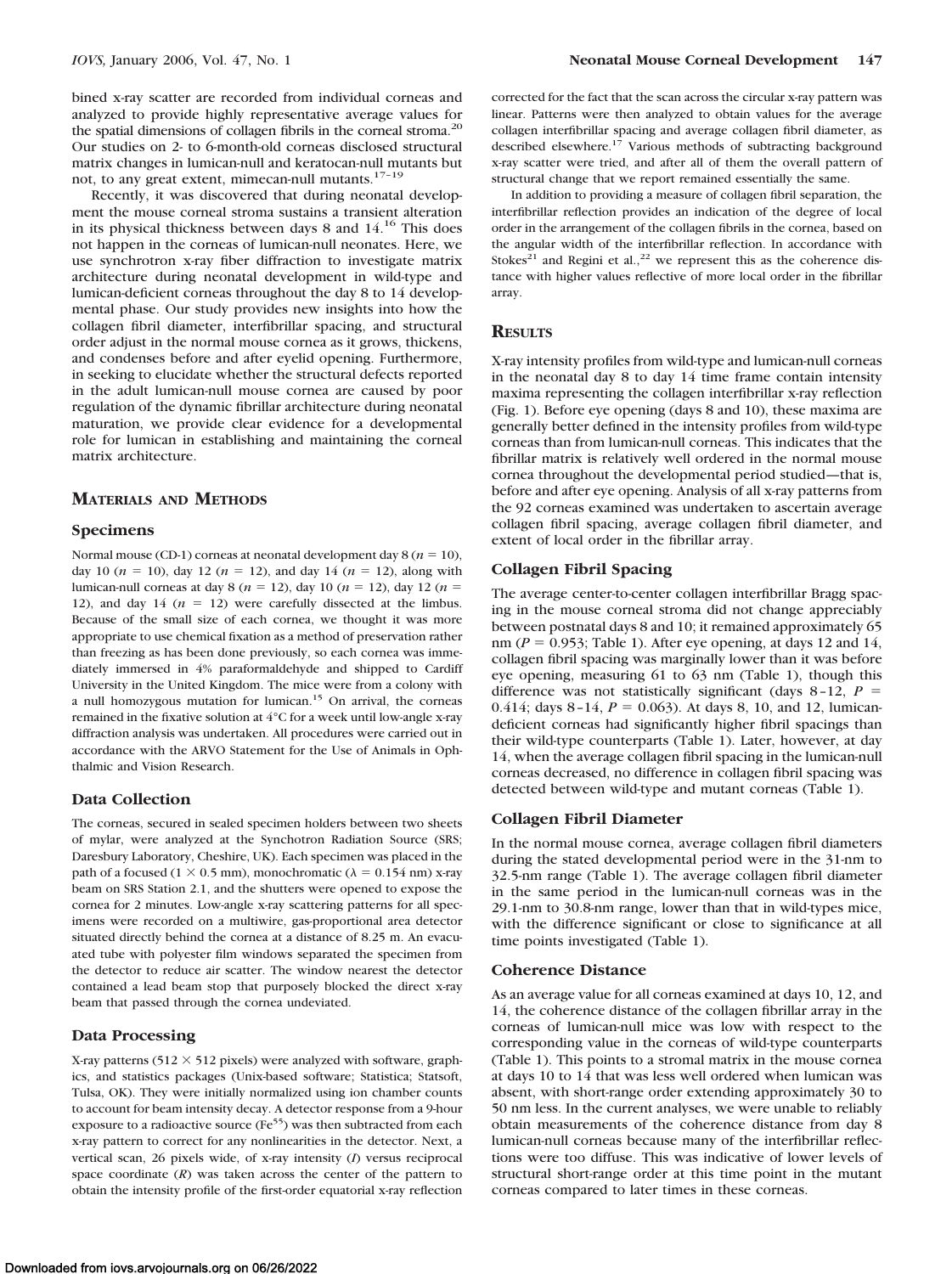

**FIGURE 1.** X-ray intensity scans across low-angle synchrotron x-ray diffraction patterns from the corneas of day 8 (D8) to 14 wild-type and lumicannull mice. The peak in the region of  $0.013$  to  $0.018$  nm<sup>-1</sup> represents the collagen interfibrillar x-ray reflection that arises from the regularly arranged collagen fibrils that constitute the stromal extracellular matrix.

# **DISCUSSION**

In vivo examinations of neonatal corneal development in the mouse have disclosed that the stroma undergoes a critical period of swelling and thinning around the time of eye opening in the day 8 to  $14$  interval.<sup>16</sup> We performed a series of synchrotron x-ray diffraction experiments on groups of 10 or 12 normal mouse corneas obtained every two days during this developmental period to investigate the internal fine structure of the stroma and to chart any matrix alterations. Data revealed that in normal mice, the average collagen fibril spacing remained relatively unchanged between days 8 and 10 (Table 1). It then decreased around the time of eye opening (days 10 – 12), so that a progressively more closely packed collagenous matrix was formed by day 14. Despite differences in tissue preservation and data acquisition/analysis, collagen fibrils in the neonatal mouse cornea throughout the day 8 –14 time frame were more widely spaced, on average, than collagen fibrils in the corneas of more mature (i.e., 2- to 6-month-old) mice.17,19

Confocal microscopy has found that, in vivo, stromal thickness in normal mice transiently peaks at day 12, only to decrease by day 14 before resuming slow continued growth to adult thickness.<sup>16</sup> The present data have not indicated an increase in average collagen interfibrillar spacing at day 12, leading us to conclude that stromal thickening at this time cannot be ascribed to homogeneous moving apart of collagen fibrils. (A preliminary report at the ARVO 2003 annual meeting presented initial evidence for elevated collagen fibril spacing at day 12 in the normal mouse stroma, but this is not substantiated by the current, more extensive data.) An alternative explanation for the transient day 12 stromal thickening might be the temporary presence of regions of the corneal stroma that are devoid of regularly arranged collagen fibrils, the so-called collagen-free lakes that have been evoked by Benedek<sup>23</sup> among others. As alluded to earlier, x-rays scattered by a corneal matrix of collagen fibrils with some spatial regularity will interfere to form a recordable interfibrillar x-ray reflection. Through analysis, this yields a value for the average center-to-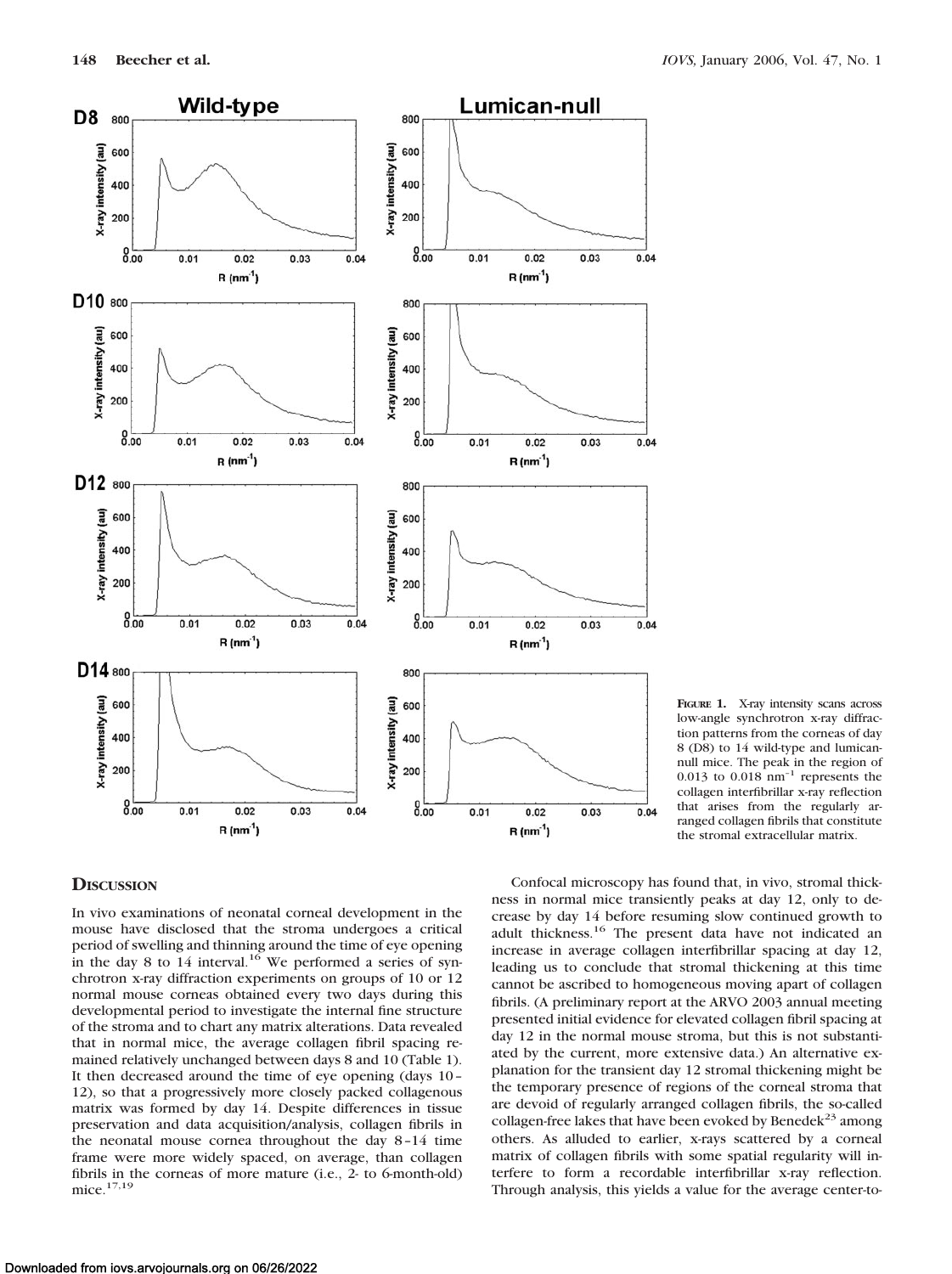**TABLE 1.** Average Structural Parameters for  $\text{Lum}^{+/+}$  and  $\text{Lum}^{-/-}$  Mouse Corneas

| Day | Fibril<br>Spacing, nm |                               | <b>Fibril</b><br>Diameter, nm |                                 | Coherence<br>Distance, nm |                           |
|-----|-----------------------|-------------------------------|-------------------------------|---------------------------------|---------------------------|---------------------------|
|     | $Lum^{+/+}$           | $Lum^{-/-}$                   | $Lum^{+/+}$                   | $Lum^{-/-}$                     | $Lum^{+/+}$               | $Lum^{-/-}$               |
| 8   | $65.4 \pm 3.6$        | $75.6 \pm 3.8$<br>P < 0.001   | $31.0 \pm 1.3$                | $29.1 \pm 1.0$<br>$P = 0.005^*$ | $247 \pm 23$              | N/O                       |
| 10  | $64.6 \pm 3.4$        | $69.2 \pm 3.4$<br>$P = 0.005$ | $31.3 \pm 0.8$                | $30.4 \pm 1.3$<br>$P = 0.056$   | $239 \pm 14$              | $197 \pm 15$<br>P < 0.001 |
| 12  | $63.0 \pm 3.6$        | $68.4 \pm 3.2$<br>P < 0.001   | $32.5 \pm 1.2$                | $30.2 \pm 0.8$<br>P < 0.001     | $227 \pm 16$              | $181 \pm 10$<br>P < 0.001 |
| 14  | $61.4 \pm 3.7$        | $63.8 \pm 3.1$<br>$P = 0.104$ | $32.3 \pm 1.3$                | $30.8 \pm 1.4$<br>$P = 0.015$   | $227 \pm 14$              | $199 \pm 14$<br>P < 0.001 |

All values are mean  $\pm$  SD.

Comparison of neonatal murine Lum<sup>+/+</sup> and Lum<sup>-/-</sup> corneal collagen interfibrillar Bragg spacing, collagen fibril diameter, and level of fibrillar organization defined as the coherence distance, with higher numbers indicative of more local order in the stromal matrix. Collagen interfibrillar spacing is significantly higher in the lumican null corneal stroma at days 8, 10, and 12, whereas fibril diameter is marginally reduced in the lumican null corneas almost throughout.

N/O indicates data not obtainable because of marked lack of local order in fibrillar array.

\* Nonparametric testing because of nonnormal data distribution.

center collagen interfibrillar spacing. Regions of the cornea with little or no regularly arranged collagen, on the other hand, do not contribute sufficiently to the interfibrillar reflection; thus, the presence of lakes would remain unrecognized in the current analysis. It should be borne in mind that the lakes as envisaged here may constitute cellular components of the stroma. Therefore, the transient day 12 increase in stromal thickness can be reconciled with the current findings if it were caused by a passing increase in the overall keratocyte cell volume. Consequently, our interpretation of the data favors a mechanism of temporary stromal thickening in which expansion and contraction of stromal lakes, cellular or not, occur at approximately day 12 rather than a process involving a widespread, homogeneous adjustment of the collagen fibrillar array.

Unlike normal mouse cornea, the corneas of lumican-null mutants do not become thicker at neonatal day 12.<sup>16</sup> The x-ray data indicated that at days 8, 10, and 12, lumican-null corneas exhibited a significant increase in average collagen fibril spacing compared with their age-matched, wild-type counterparts (Table 1). This was particularly noticeable at day 8. By day 14, the average fibril spacing in the corneas of mutant mice was marginally higher than the corresponding wild-type value, but not significantly so. A previous investigation $17$  shows that the corneas of mature (2- to 6-month-old) lumican-deficient mice from the same colony have collagen fibrils that tend to be more widely spaced than collagen fibrils in the corneas of agematched wild-type littermates by an average of 2 nm. Taken with the current findings, a picture emerges of a neonatal mouse cornea before eye opening that has a loosely packed stromal matrix in the absence of lumican. After eye opening, this difference recedes so that by day 14 the marginally elevated interfibrillar spacing in lumican-null corneas is not statistically significant (Table 1). As the tissue gains maturity, the evidence is that the fibrillar array becomes more compact in wild-type and lumican-null corneas alike, with x-ray diffraction data suggesting that a small average elevation in fibril spacing in the lumican-null cornea of approximately 2 nm persists. In some respects the finding of a marginally more loosely packed fibrillar stroma in the absence of a molecule, lumican, which ordinarily contains hydrophilic keratan sulfate side chains, is counterintuitive, but we point out that keratan sulfate tends to be less highly sulfated in the mouse cornea than in that of other species. $24$  Additionally, perhaps the hydrophilic nature of its stroma in the lumican-null situation is maintained by other matrix components.

In the normal mouse cornea, the average collagen fibril diameter during the day 8 to 14 neonatal period lies in the 31-nm to 32.5-nm range (Table 1), the same as for 4-month-old mouse corneas that were examined by synchrotron x-ray diffraction after chemical fixation.<sup>18</sup> (Aldehyde fixation causes shrinkage of corneal tissue, $25$  with the average collagen fibril diameters in hydrated, unfixed normal adult mouse corneas closer to  $35 \text{ nm}$ .<sup>17,19</sup>) At all time points investigated here, the average collagen fibril diameter in lumican-null corneas was lower (29.1–30.8 nm) than the average collagen fibril diameter in normal corneas, with the difference significant or close to significant (Table 1). We emphasize that this is a representative average value from x-ray diffraction. Previous electron microscopic studies have found unusually large, fused collagen fibrils in the lumican-null cornea.26 These fused fibrils are mostly in the posterior stroma, but because they are present only at low levels, they will not contribute appreciably to the x-ray diffraction pattern. Previous experiments have shown that lumican, extracted from bovine cornea by salt or guanidine treatment, is active in inhibiting the in vitro fibrillogenesis of purified collagen monomers, also obtained from  $\alpha$  cornea.<sup>27</sup> In those experiments, fibrils that were formed in the absence of lumican achieved significantly higher final diameters. Ostensibly, this is at odds with the data presented here because the average fibril diameter in our lumican-deficient mice is, throughout the developmental period studied, lower than normal. The discrepancy between the findings of the in vitro experiments with bovine corneal extracts<sup>27</sup> and the transgenic mouse work presented here is difficult to pinpoint, but perhaps it is attributed to a host of reasons. Maybe other stromal proteoglycans or matrix components compensate for the lack of lumican in our mouse model. After all, decorin proteoglycan and decorin core protein also have the ability to regulate collagen fibril diameter. $27$  We should also consider that collagen type V has been identified as a regulator of fibril diameter in the hybrid type I/V fibrils that are found in cornea.<sup>28</sup> Thus, it is possible that a differential influence of collagen type V might have contributed to the disparate results in the two systems (the in vitro bovine work used an estimated mixture of 91% collagen type I and 9% collagen type  $V^{27}$ ). We can also speculate that some type of fibril fusion might have taken place in the in vitro bovine fibrillogenesis experiments.<sup>27</sup>

Coherence distance measurements for the wild-type corneas between days 8 and 14 are not markedly different (Table 1), indicating that the level of local order in the normal mouse